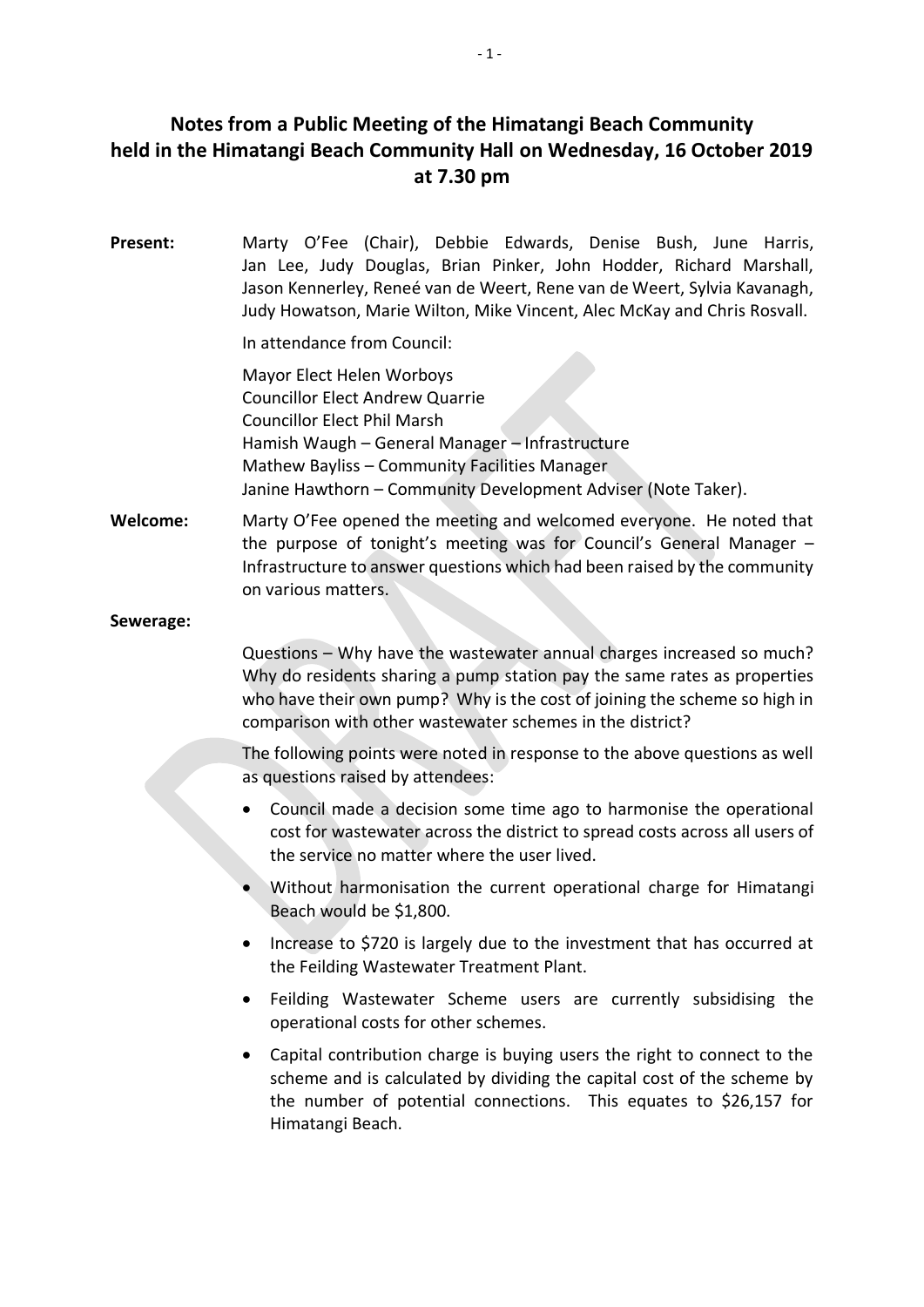- The capital contribution charge is based on a separate unit of demand connecting to the scheme regardless of whether a pump station is shared by a neighbouring property or not.
- If an additional toilet in a dwelling was determined to be an additional unit of demand then the property owner would incur an additional capital contribution charge.
- The decision to share pump stations was in order to keep the initial scheme's installation costs down to under \$10,000 per connection.
- Noted that there had been no communication from Council as to why the operational charges were continuing to increase each year. Since installation of the scheme the costs had increased by almost 100%.
- The district's wastewater centralisation project will result in six separate schemes being centralised into one which will see the operational costs coming down.
- The projections for operational costs in the future do not indicate that these costs will be any higher than what they are currently. If anything, they should come down unless Central Government imposes changes to the operation of wastewater schemes.
- In regards to developer contributions, it was noted that at the time of Council receiving a subdivision proposal the Regulatory Staff would meet with the developer to look at the needs, the costs and how these will be paid. These costs would be factored into the development contribution costs which would be charged directly to the developer.
- There is no profit margin to Council in the cost of connection to the scheme.

#### **Action:**

**Council to take on board the comments in relation to the lack of communication on explaining the reasons for the increases in charges.**

## **Flooding Issues:**

Question – what is happening to mitigate flooding issues in the village in particular TeKiri/Hunia Terrace, Rangitane/Koputara Streets and the corner of Himatangi Street/Hunia Terrace?

The following points were noted in response to the above question as well as questions raised by attendees:

- Council introduced a new stormwater targeted rate which is harmonised across the district.
- Sitting behind this targeted rate is a works programme with each village having its own plan. The three areas of concern raised by the community are listed in the work programme for Himatangi Beach. This work is programmed to be undertaken in the current financial year but this will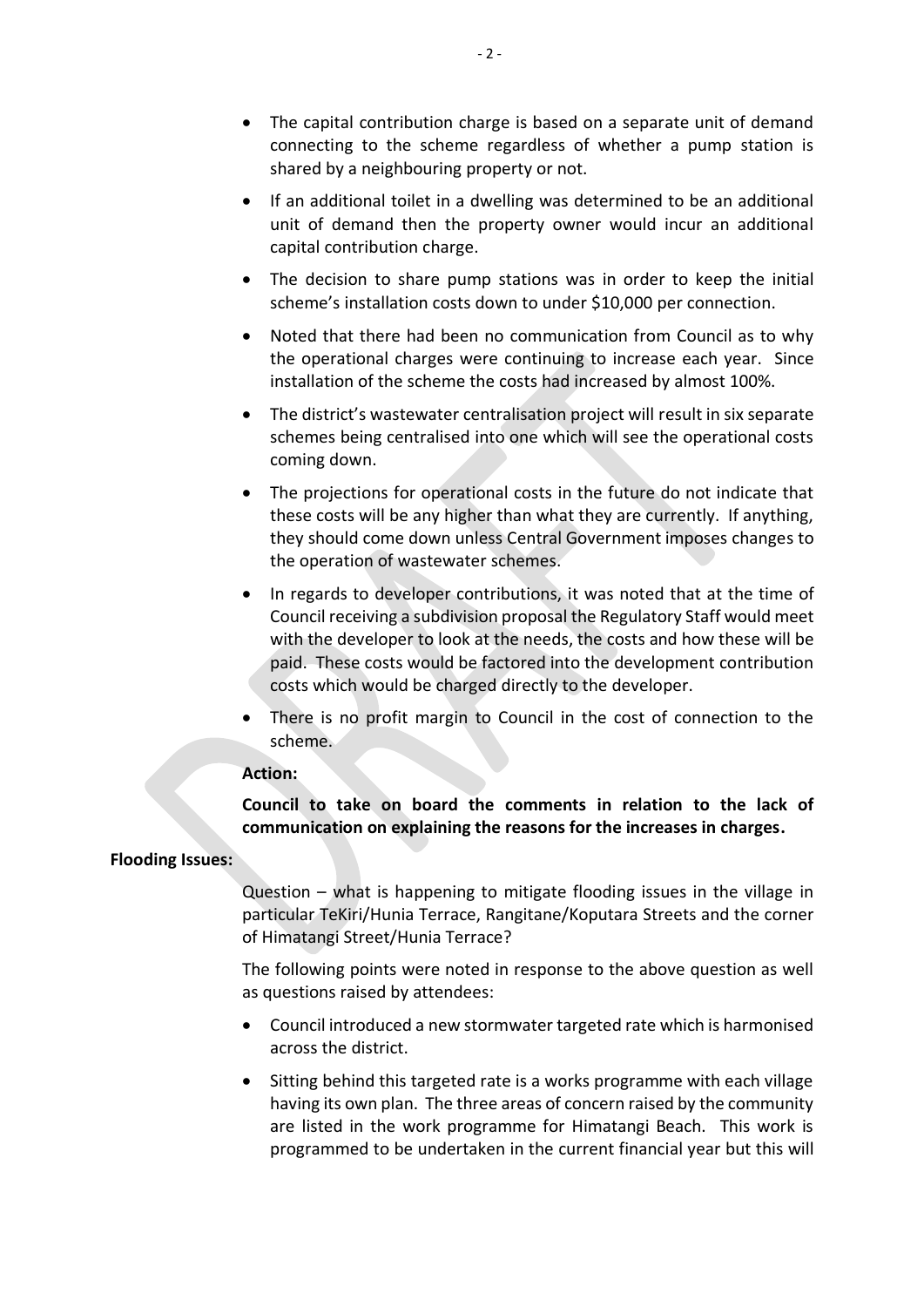depend on the resource consent process to discharge stormwater into the stream.

• A longer term solution was currently being worked on in relation to flooding issues in Hunia Terrace as the current system is not sustainable.

#### **Rubbish:**

The following points were noted in response to questions raised by attendees:

- It was confirmed that the additional skip bins placed at the beach will continue to be put in place and emptied over the holiday period.
- A request for doggy do bins to be installed in the reserve.

## **Actions:**

**Council to look further into the frequency for emptying rubbish bins particularly outside the dairy.**

**Council to erect doggy do bins in the reserve.**

## **Street Lighting:**

The following points were noted in response to questions raised by attendees:

- There had been a request from a resident for a street light to be installed outside the picnic area by the store. It was confirmed that there was no budget for additional street lighting.
- Additional street lighting would need to come through as a request to Council's Annual Plan or 10 Year Plan from the community as a whole rather than from an individual.

## **Water Quality:**

Question – what are the options to improve the water quality?

The following points were noted in response to the above question as well as questions raised by attendees:

- Council is uncertain of how wide the water quality issue is as to date it had only heard from residents from Sandown. A number of residents at the meeting confirmed that the water quality was a village wide issue which ranged from smell of chlorine to the residue left by water.
- Smell of chlorine is due to the water that is being drawn from the bore being high in ammonia which is variable. The water operators are currently using less chlorine than what was used three months ago which they thought had fixed the issue with smell.
- The water had been tested. It was confirmed that it contains silica and although it is safe to drink, it does create a visual problem particularly when using the water to wash cars and houses.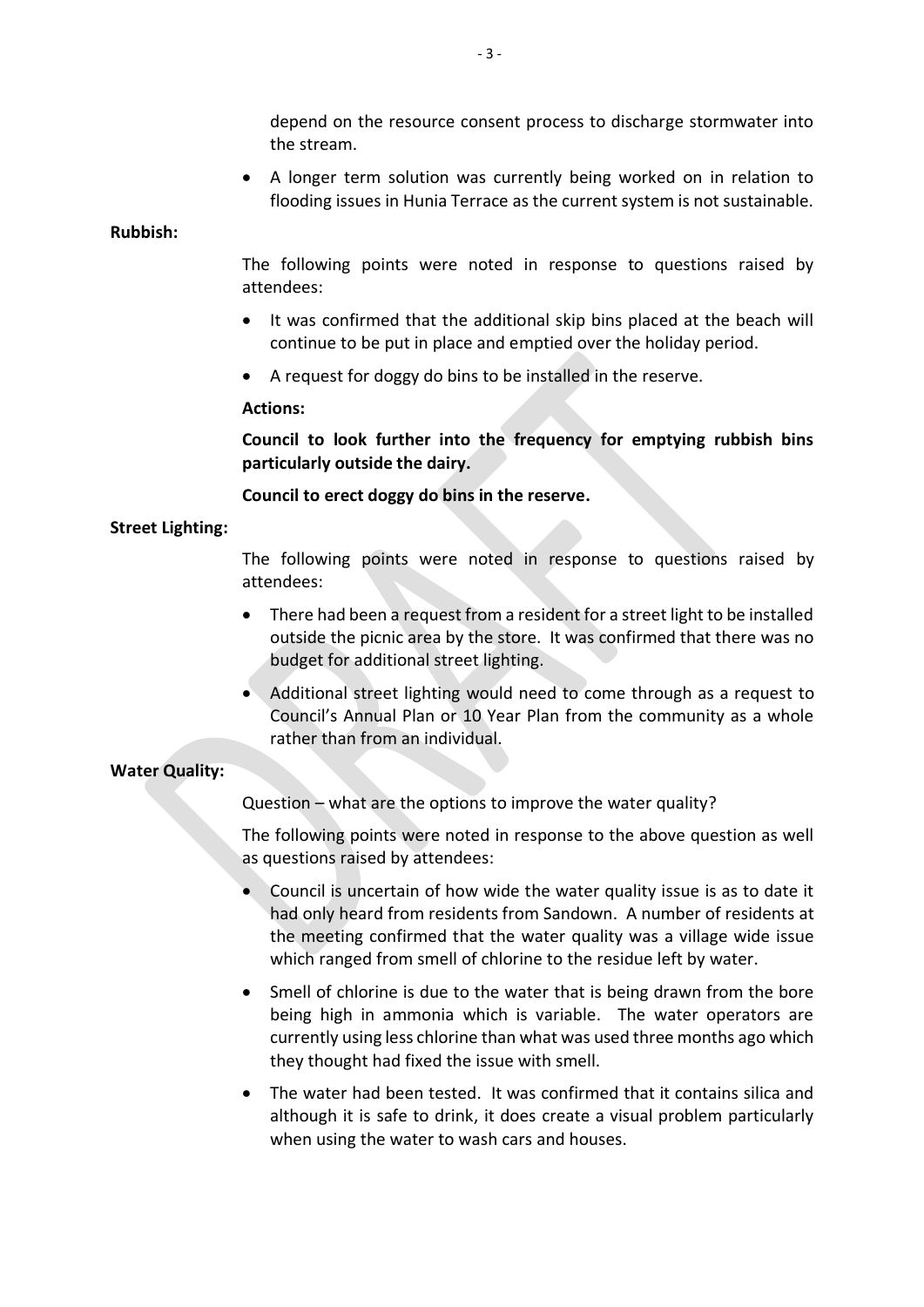- An estimate had been done on what it would cost to strip silica from the water supply which would cost in the order of \$2m. This has not been budgeted for.
- Confirmed that Council has installed a backup generator to resolve intermittent power issues.

## **Actions:**

- **1. Residents to use tank water to wash cars and houses.**
- **2. Council would need to hear from the community as a whole rather than from individuals if it was to proceed to strip silica from the water supply.**

#### **Wooden Barriers:**

The following points were noted in response to questions raised by attendees:

- It had been reported to Council that the wooden barriers around the village needed upgrading.
- It was confirmed that most of the barriers were there as a safety issue to stop vehicles from driving around the speed humps. The barriers were part of an overall plan for ensuring a consistent look when entering the village.

#### **Action:**

**Council to undertake a stock take of the barriers in the village to ensure consistency and to do immediate remedial maintenance on the safety barriers that are needing to be replaced or repaired.**

## **Recycling Centre:**

Question – is it possible to move the glass recycling bins back as there is a health and safety issue with broken glass?

The following points were noted in response to the above question as well as questions raised by attendees:

- The glass bins could not be moved back as the number of reciprocals currently at the site is more than what the site was designed to accommodate.
- Residents had looked at alternative sites to relocate the recycling centre with three sites identified.
- A resident had volunteered to fill the role of caretaker for the recycling centre which would involve regular sweeping up of the broken glass.

#### **Actions:**

**1. Until an alternative site can be agreed to by the community as a whole the recycling centre would stay at its current site.**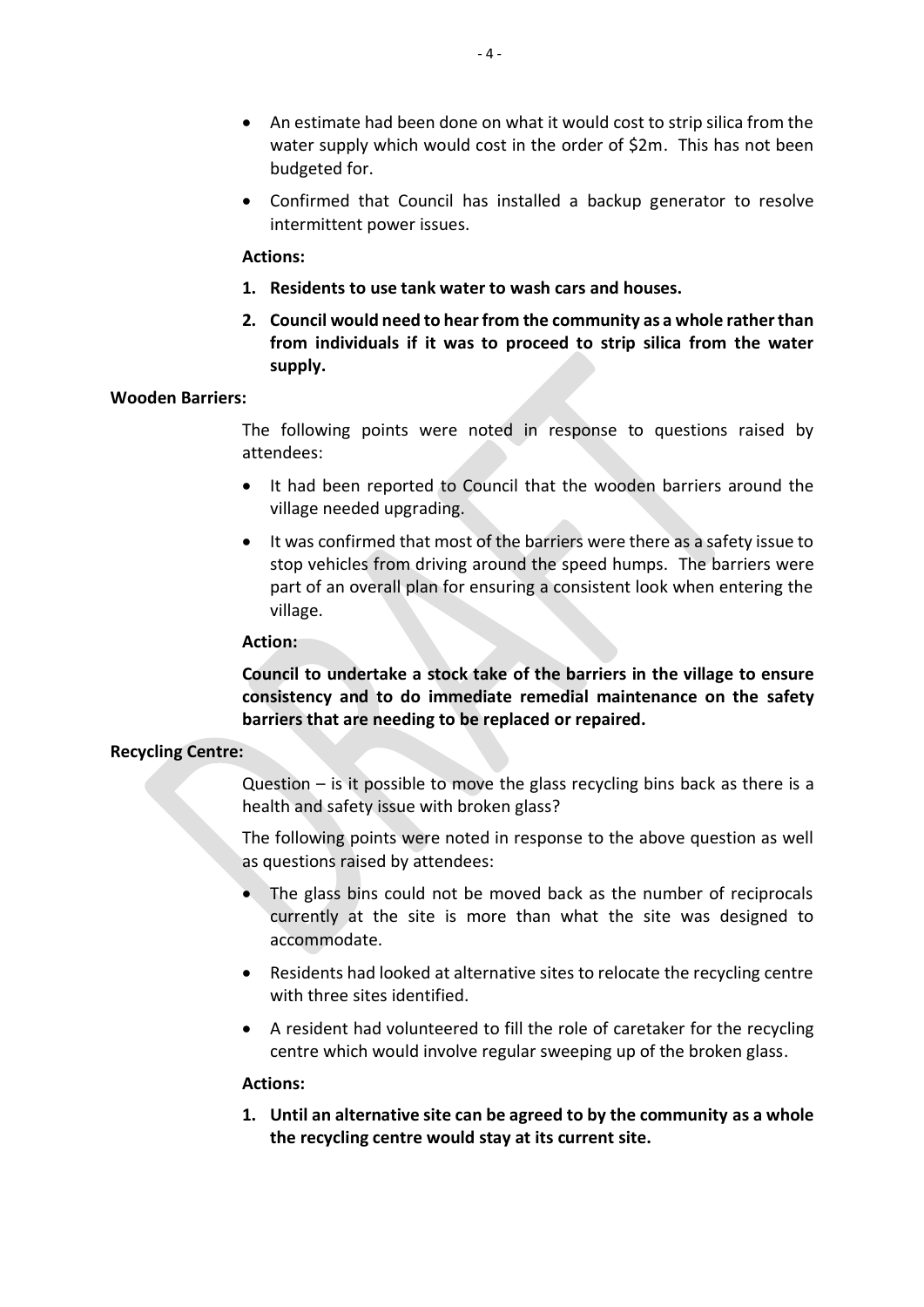**2. Council to ensure that the resident was provided the equipment that is needed to fulfil the recycling centre caretaker's role.**

#### **Green Waste:**

Question – is it possible to allow for green waste to be deposited at the recycling centre?

The following points were noted in response to the above question as well as questions raised by attendees:

- Noted that the current site was too small to allow for this service to be provided. If a bigger site was able to be found then this would allow for a green waste service to be brought in.
- Any new site would need to be agreed to by the community and a resource consent obtained before the recycling centre can be relocated and a green waste service provided.

#### **Fire Issues:**

Question – is it possible to install a fire hydrant either close to the access way to the Bowling Club and Community Patrol garage or half way down the driveway if the access way cannot be widened?

The following points were noted in response to the above question as well as questions raised by attendees:

• The most cost effective solution would be to install a fire hydrant.

## **Actions:**

- **1. Council to organise installation of a fire hydrant.**
- **2. Council's reticulation team to work closely with the Fire Brigade to ensure regular testing of all fire hydrants in the village occurs.**

## **Roading Issues:**

Question – Barling Street is too narrow for the amount of cars now using it from Sandown. What plans do Council have for improving road access with the proposed 45 new houses in Sandown's subdivision?

The following points were noted in response to the above question as well as questions raised by attendees:

- Council currently has no plans to widen Barling Street. A traffic count of Barling Street does not point to there being a safety issue.
- Council has a limited budget. Unless there is a push from ratepayers that widening streets in villages is where ratepayers want money to be spent, then it will not happen.
- Council is unable to go back retrospectively to the developer for the original subdivision, which it was noted had been lodged some years prior.